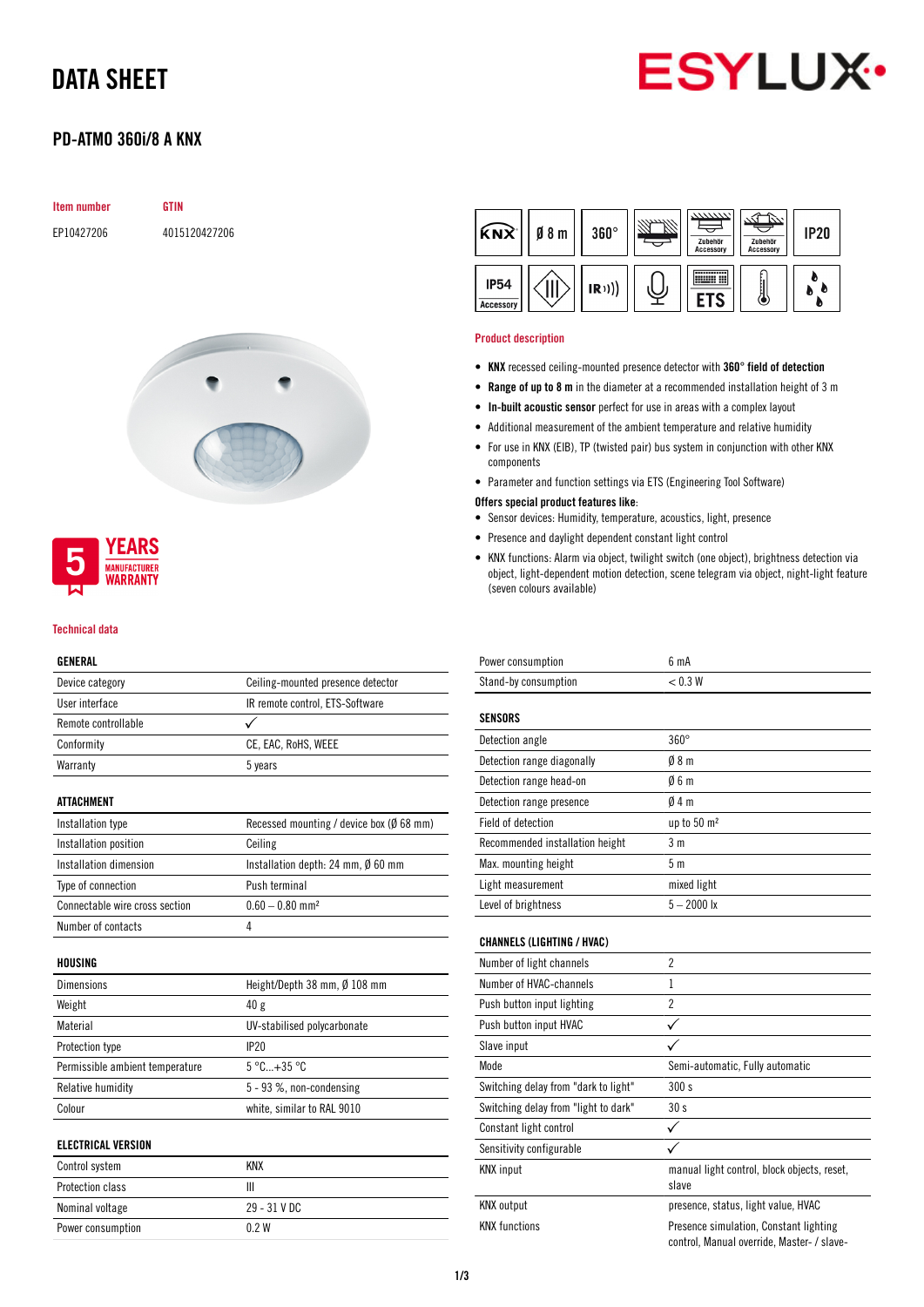## DATA SHEET

## PD-ATMO 360i/8 A KNX

**ESYLUX** 

| Item number | GTIN          |                                            |
|-------------|---------------|--------------------------------------------|
| EP10427206  | 4015120427206 |                                            |
|             |               | toiminto, Night-light feature, Sensitivity |

|                                          | configurable, Sends a telegram at regular<br>intervals |
|------------------------------------------|--------------------------------------------------------|
| Channel                                  | <b>C1</b> Lighting                                     |
| <b>Function</b>                          | Switching, Regulate                                    |
| Switch contact                           | <b>Bus system</b>                                      |
| Push button input                        |                                                        |
| Impulse mode                             |                                                        |
| Switch-off delay time                    | 30 s720 min (adjustable in steps)                      |
| Orientation light                        | disabled/10 - 50 $\%$ , 2 values can be selected       |
| Switch-off delay time, orientation light | $60 s$ 250 min                                         |
| Channel                                  | <b>C2</b> Lighting                                     |
| <b>Function</b>                          | Switching, Regulate                                    |
| Offset setting                           | c2 offset from c1 $(-100 % t0 + 100 % t)$              |

| Switch contact                           | Bus system                                   |
|------------------------------------------|----------------------------------------------|
| Push button input                        |                                              |
| Impulse mode                             |                                              |
| Switch-off delay time                    | 10 s60 min (adjustable in steps)             |
| Orientation light                        | disabled/10 - 50 %, 2 values can be selected |
| Switch-off delay time, orientation light | 60 s 250 min                                 |
| Channel                                  | C <sub>3</sub> HVAC                          |
| <b>Function</b>                          | Switching                                    |
| Switch contact                           | Bus system                                   |
| Push button input                        |                                              |
| Switch-on delay                          | 120 s30 min                                  |
| Impulse mode                             |                                              |
| Switch-off delay time                    | 60 s720 min (adjustable in steps)            |

#### Factory settings

#### GENERAL

| Sensitivity                                   | 90%    |
|-----------------------------------------------|--------|
| Orientation light ON                          |        |
| Orientation light, depending on<br>brightness |        |
| Switching threshold for orientation light     | 500 lx |
| Deviation (%)                                 | $0\%$  |
| Luminous efficiency switch-on value           | 60%    |
|                                               |        |

| Operating mode                           | fully automatic     |
|------------------------------------------|---------------------|
| Level of brightness/switching threshold  | $500 \text{ lx}$    |
| Switch-off delay time                    | $5 \text{ min}$     |
| Luminous efficiency of orientation light | 10%                 |
| Channel                                  | C <sub>2</sub> HVAC |
| Operating mode                           | fully automatic     |
| Level of brightness/switching threshold  | $500 \text{ lx}$    |
| Switch-off delay time                    | $60$ min            |
| Luminous efficiency of orientation light | 25%                 |

#### CHANNELS (LIGHTING / HVAC)

Channel Channel C1 Lighting

## Accessories

| <b>Product designation</b>      | Item number | <b>Product description</b>                                                                            | <b>GTIN</b>   |
|---------------------------------|-------------|-------------------------------------------------------------------------------------------------------|---------------|
| Mounting                        |             |                                                                                                       |               |
|                                 |             |                                                                                                       |               |
| COMPACT MOUNTING BOX IP20 SM WH | EP10425370  | Surface-mounted box for COMPACT series, IP20, white                                                   | 4015120425370 |
| COMPACT MOUNTING BOX IP54 SM WH | EP10425905  | Surface-mounted box for COMPACT series, IP54, white                                                   | 4015120425905 |
| MOUNTING SET IP20 FM 62 WH      | EP10425929  | Recessed ceiling mounting set includes installation bracket and dust-protected box, 62 mm             | 4015120425929 |
| Protection                      |             |                                                                                                       |               |
| BASKET GUARD ROUND LARGE        | EM10425608  | Basket guard for presence and motion detectors and smoke detectors, $\emptyset$ 180 mm, height 90 mm, | 4015120425608 |
| BASKET GUARD ROUND SMALL        | EM10425615  | Basket guard for presence and motion detectors and smoke detectors, Ø 165 mm, height 70 mm,           | 4015120425615 |
| <b>Remote control</b>           |             |                                                                                                       |               |
| REMOTE CONTROL PDI/USER         | EM10425547  | IR remote control for end users of presence detectors                                                 | 4015120425547 |
| <b>TELESCOPE MAGNET</b>         | EC10430022  | Telescope magnet                                                                                      | 4015120430022 |